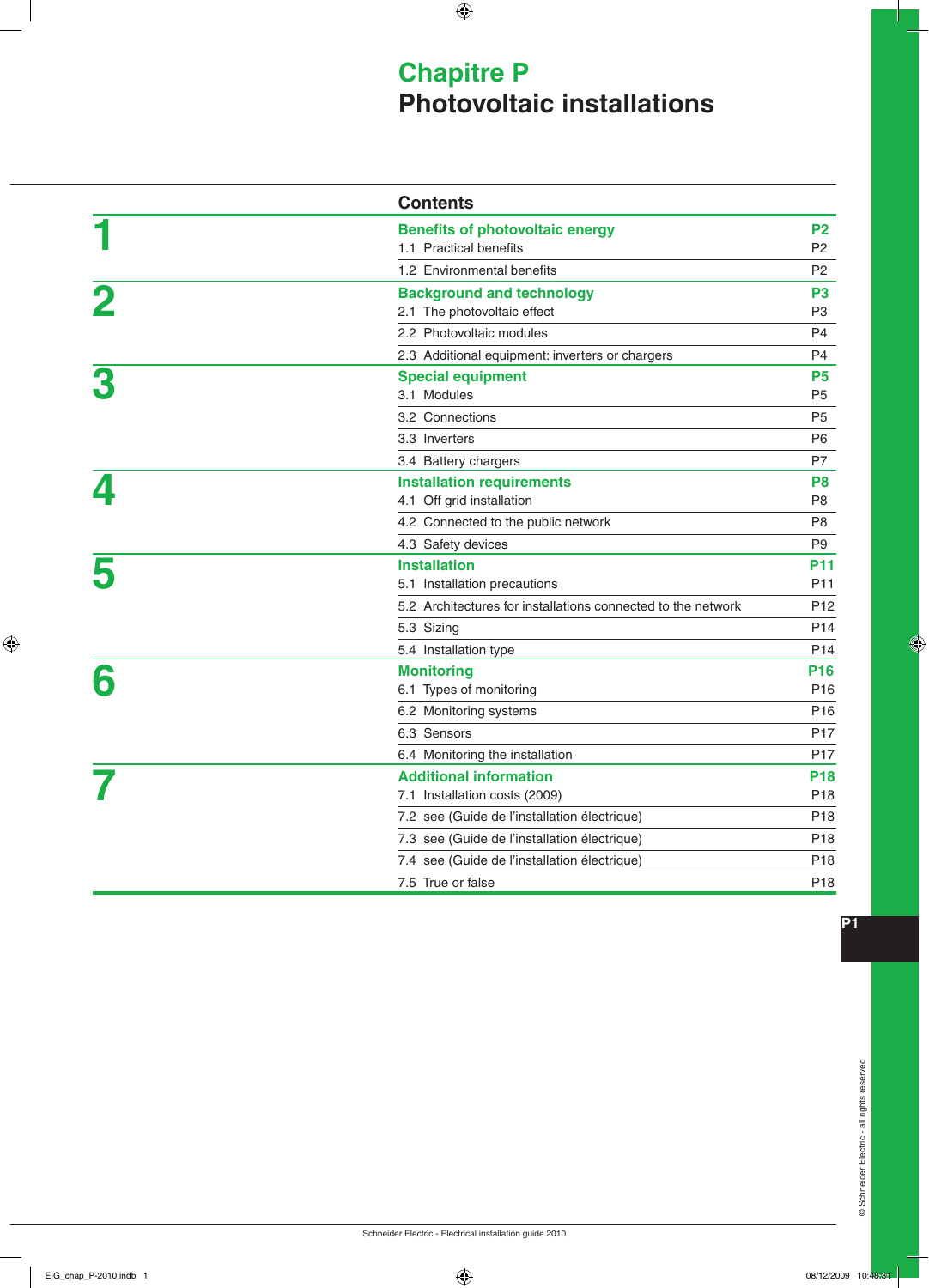## **1 Benefits of photovoltaic energy**

## **1.1 Practical benefits**

 $\bigoplus$ 

This technology enables the use of renewable energy from the sun. There are two types of solar energy:

**Thermal energy captured through an exchange between circulating fluid exposed** to the sun and a load circuit (accumulation tank or heat pump).

 $\blacksquare$  Photovoltaic energy, which uses the principle of the photovoltaic cell discovered by Edmond Becquerel in 1839 to produce electrical power.

- It is particularly beneficial to use solar radiation reaching the earth since:
- **This radiation remains stable (to within 10%) on average from one year to the next;**
- At ground level, it supplies an average of 1000 Wh/m<sup>2</sup> per day although this depends on the following principal criteria:
- $\square$  The latitude
- $\Box$  The angle of the surface and the direction faced
- $\square$  The degree of pollution
- $\square$  The time of year
- $\Box$  The thickness of the cloud layer
- $\square$  The time of day
- $\square$  The shade

This radiation varies from 870 Wh/m² per day in the North of France to 1890 Wh/m² per day in Corsica (and up to 3125 Wh/m² per day in the Sahara).

## **1.2 Environmental benefits**

By using solar energy, it is possible to reduce consumption of "fossil" fuels which are the likely cause of global warming and atmospheric pollution.

This contributes to sustainable development and is also in keeping with the policies of the European Council, which passed a decree in March 2007 setting the following targets to be met by 2020:

- Reduction of greenhouse emissions by 20%
- Reduction of energy consumption by 20%
- 20% renewable energy as a proportion of total energy consumption

 $\bigoplus$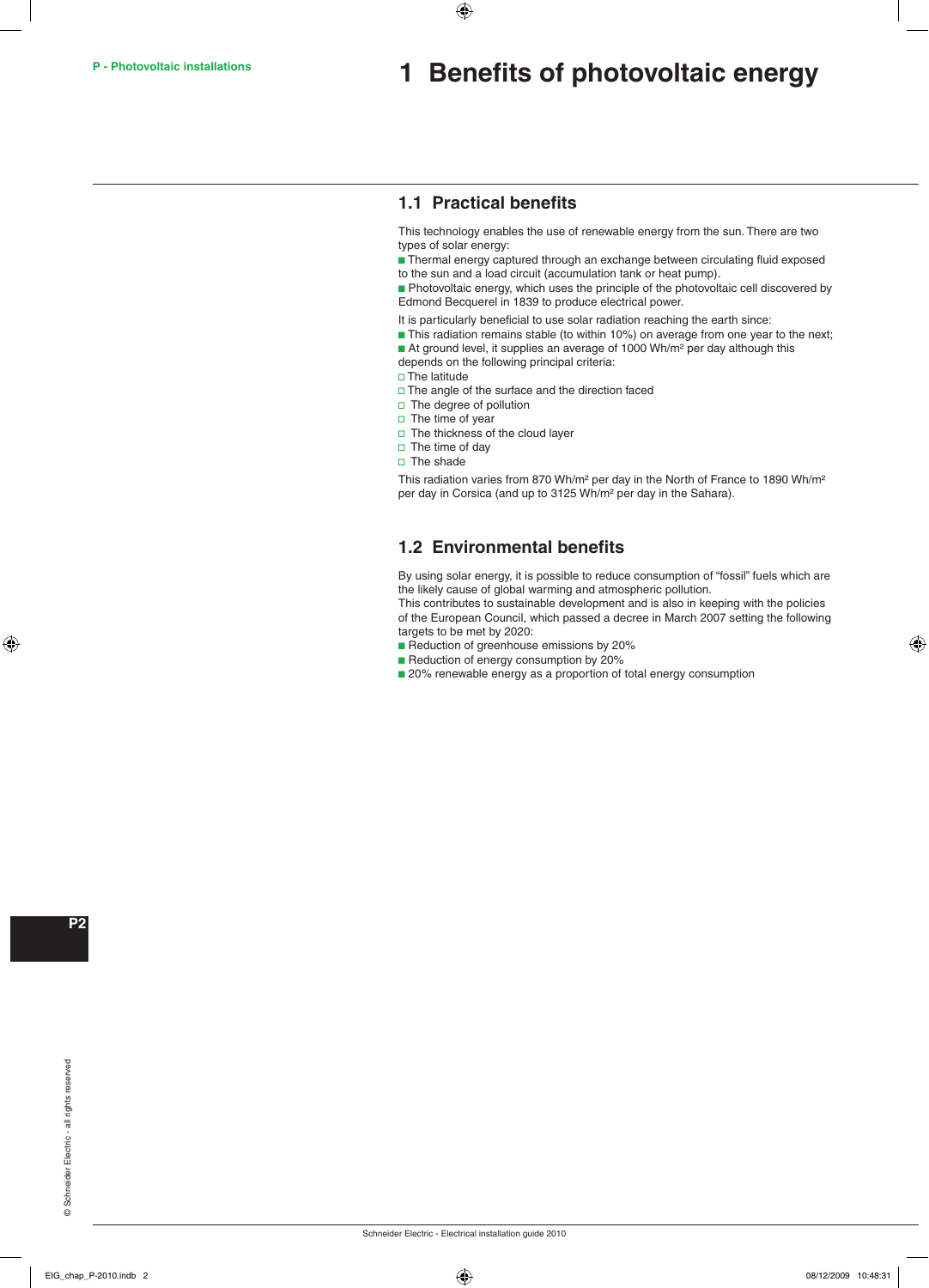# **P - Photovoltaic installations 2 Background and technology**



**Fig. P1** : Photovoltaic cell manufactured in a silicon plate (source: Photowatt)

## **2.1 The photovoltaic effect**

 $\bigoplus$ 

This is the ability to transform solar energy into electricity and is achieved by using photovoltaic (PV) cells.

A PV cell (see **Fig. P1**) is capable of generating voltage of between 0.5 V and 2 V depending on the materials used and a current directly dependent on the surface area (5 or 6 inch cells).

Its characteristics are shown in a current/voltage graph as shown in **Figure 2**.



The photovoltaic effect is dependent on two physical values (see **Fig. P3**) – irradiance and temperature:

 $\blacksquare$  As irradiance E (Wm<sup>2</sup>) increases, so does the current produced by the cell Conversely, as the temperature  $(T^{\circ})$  increases, the output voltage decreases. In order to compare the performance of different cells, the standard has set out Standard Test Conditions (STC) for irradiance of 1000 W/m<sup>2</sup> at 25°C.



MPP : Maximum Power Point

**Fig. P3** : Irradiance and temperature influence the photovoltaic effect

To make it easier to use energy generated by photovoltaic cells, manufacturers offer serial and/or parallel combinations grouped into panels or modules.

**P**

⊕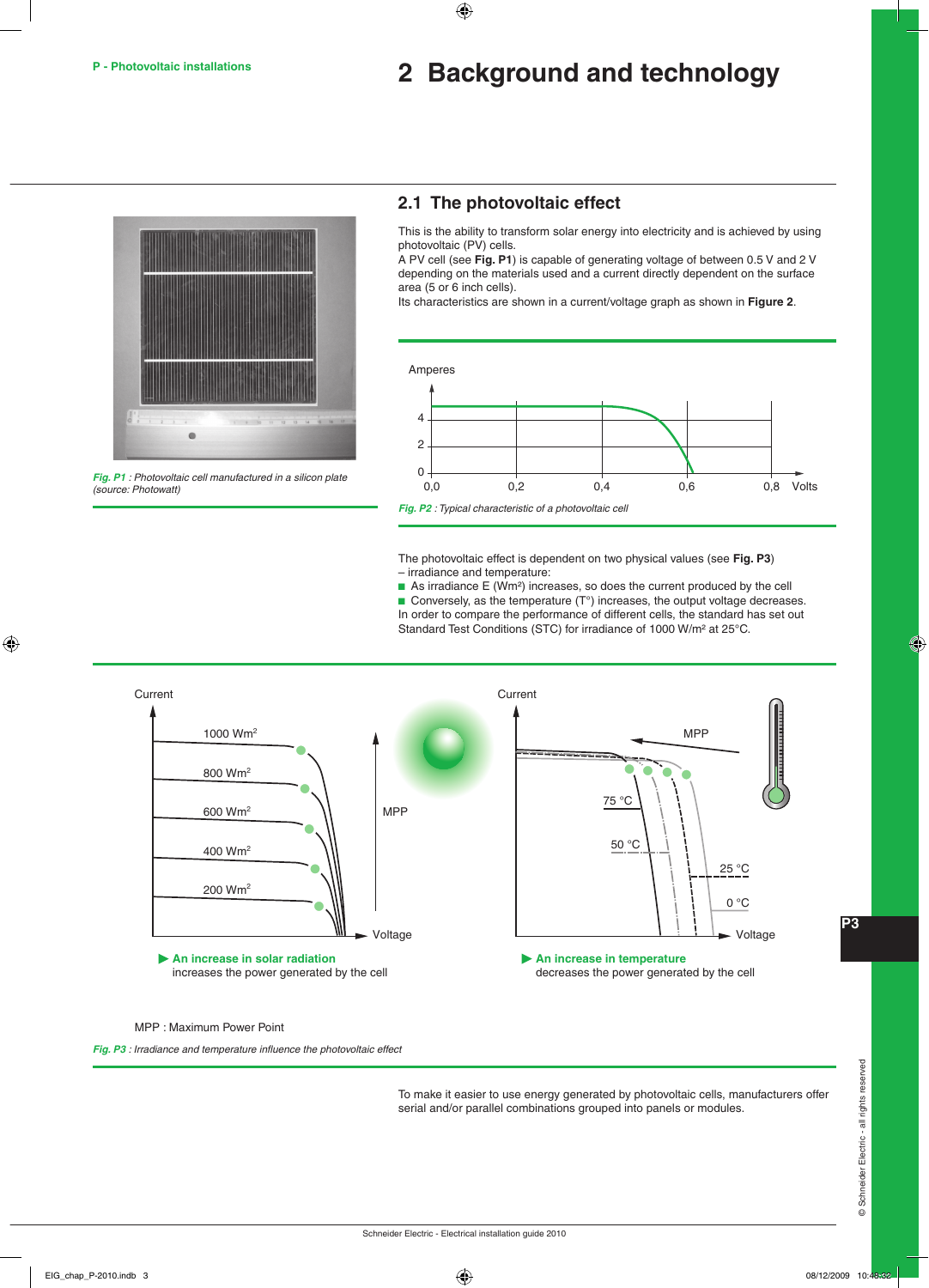# **2 Background and technology**



**Fig. P4** : PW1400 photovoltaic module dimensions: 1237 x 1082 x 45 mm (source: Photowatt)

### **2.2 Photovoltaic modules**

These combinations of cells (see **Fig. P4**) enable the voltage and current to be increased. To optimise the characteristics of the modules, these are made up of cells with similar electrical characteristics.

Each module providing a voltage of several tens of volts is classified by its power level measured in Watt peak (Wp). This relates to the power produced by a surface area of one m² exposed to irradiation of 1000 W/m² at 25°C. However, identical modules may produce different levels of power so the common standard variation for power is ±3% (see table in **Figure P5**). Modules with typical power of 160 Wp include all modules with power of between 155 Wp (160 -3%) and 165 Wp (160 +3%). It is therefore necessary to compare their efficiency which is calculated by dividing their power (W/m²) by 1000 W/m².

For example, for a module of 160 Wp with a surface area of 1.338m<sup>2</sup> (\*), the peak power is 160/1.338 which gives 120 Wp/m².

Therefore the efficiency of this module is: 120/1000 = 12%.

| <b>Encapsulation</b>            | Glass/Tedlar                         |        |        |  |  |
|---------------------------------|--------------------------------------|--------|--------|--|--|
| Cell size                       | 125.50 x 125.5 mm                    |        |        |  |  |
| Number of cells                 | 72                                   |        |        |  |  |
| <b>Voltage</b>                  | 24 V                                 |        |        |  |  |
| <b>Number of bypass diodes</b>  | 4 bypass diodes                      |        |        |  |  |
| <b>Typical power</b>            | 150 Wp                               | 160 Wp | 170 Wp |  |  |
| <b>Minimum power</b>            | 145 Wp                               | 155 Wp | 165 Wp |  |  |
| Voltage at typical power        | 33.8 V                               | 34.1 V | 34.7 V |  |  |
| <b>Current at typical power</b> | 4.45 A                               | 4.7 A  | 4.9 A  |  |  |
| <b>Short circuit current</b>    | 4.65A                                | 4.8 A  | 5.0A   |  |  |
| Open wire voltage               | 43 V                                 | 43.2 V | 43.4 V |  |  |
| <b>Maximum circuit voltage</b>  | 1 000 V CC                           |        |        |  |  |
| <b>Temperature coefficient</b>  | $\alpha = (dI/I)/dt$ # + 0.032 %/°C  |        |        |  |  |
|                                 | $\beta = dV/dt$ # - 158 mV/°C        |        |        |  |  |
|                                 | $C$ P/P = - 0.43 %/°C                |        |        |  |  |
| <b>Power specifications at</b>  | 1000 W/m <sup>2</sup> : 25°C: AM 1.5 |        |        |  |  |

**Fig. P5** : Electrical characteristics of a PW1400 module (source: Photowatt)

However when photovoltaic cells are connected in series, a destructive phenomenon known as the "hot spot" may occur if one of the cells is partially shaded. This cell will operate as a receiver and the current passing through it may destroy it. To avoid this risk, manufacturers include bypass diodes which bypass damaged cells. Bypass diodes are usually fitted in the junction box behind the module and enable 18 to 22 cells to be shunted depending on the manufacturer.

These modules are then connected in series to achieve the level of voltage required, forming chains of modules or "strings". Then the strings are arranged in parallel to achieve the required level of power, thus forming a PV array.

Since there are increasing numbers of PV module manufacturers throughout the world, it is important to consider the various options carefully when choosing equipment. Installers should also:

 $\blacksquare$  Ensure the compatibility of the electrical characteristics with the rest of the installation (inverter input voltage).

 $\blacksquare$  Ensure that they are compliant with the standards.

**B** Select suppliers likely to be in business in the long-term to ensure that faulty modules can be replaced as these must be identical to those already installed. This final point is important as installers are responsible for the warranty granted to their clients.

## **2.3 Additional equipment: inverters or chargers**

Photovoltaic generators only supply energy as direct current and when there is sunlight.

Therefore, if this energy is to be supplied to the distribution network, the direct current must be converted into alternating current using converters or inverters, and if it is to be supplied permanently, it must be stored in rechargeable batteries using a battery charger.

( $*$ ) The dimensions of these modules (L x W x D) in mm are: 1237 x 1082 x 38.

A faulty module within a string must be replaced by an identical module and therefore it is important to choose a supplier which is likely to be in business in the long-term.

 $\bigoplus$ 

Schneider Electric - Electrical installation guide 2010

⊕

**P**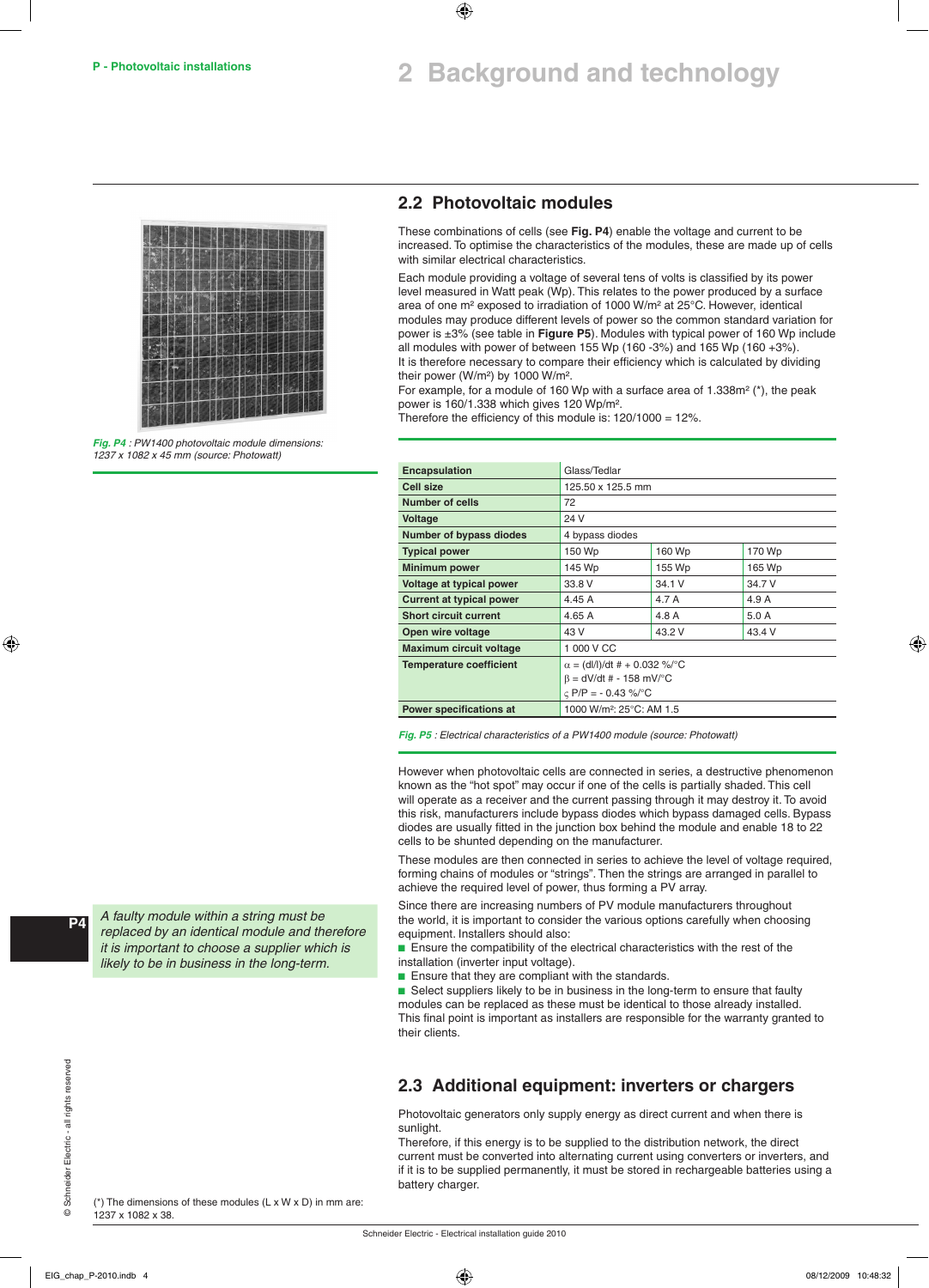# **3 Special equipment**

### **3.1 Modules**

 $\bigoplus$ 

Different technologies are currently being used to manufacture photovoltaic generators. These are divided into two categories - crystalline modules and thin film modules.

### **Crystalline modules**

There are two main categories of crystalline modules – mono-crystalline modules and multi-crystalline modules.

Mono-crystalline modules are currently best in terms of performance, with efficiency of 16 – 18%. They are also more expensive.

The efficiency of multi-crystalline modules is between 12 and 14%. They are more commonly used, especially in the residential and service sectors.

These modules have a service life of more than 20 years. They lose some of their power over time (< 1% per year) but continue to produce electricity. Depending on the look required, bi-glass modules are available with two plates of glass which make the module semi-transparent, or Tedlar or Teflon glass modules which are less expensive but completely opaque.

### **Thin film modules**

Extensive research is currently being carried out on thin film modules and current efficiency levels of 6 to 8% should increase in coming years. They are cheap and suitable for large areas provided that the surface is not a valuable part of the facility. This category of thin film modules includes a number of technologies of which there are 3 main types:

- $\blacksquare$  a-Si thin film or amorphous silicon
- CdTe (cadmium telluride)
- CIS (copper indium selenide)

It should be noted that at present we do not yet have 20 years' experience of this type of technology and thus still do not know how these modules will age. In their technical specifications, reputable manufacturers indicate initial and stabilised values.

The table in **Figure P6** provides a comparative overview of all these technologies.

| <b>Technologies</b>                                                     | sc-Si<br>mono-crystalline | mc-Si<br>multi-crystalline | a-Si<br>Thin film | <b>CdTe</b><br><b>Thin film</b> | <b>CIS</b><br>Thin film |
|-------------------------------------------------------------------------|---------------------------|----------------------------|-------------------|---------------------------------|-------------------------|
| STC module efficiency                                                   |                           |                            |                   |                                 |                         |
| Maximum                                                                 | 19%                       | 15%                        | 8.5%              | 11%                             | 11%                     |
| Average                                                                 | 14%                       | 13%                        | 6%                | 8%                              | 8%                      |
| Relative cost (\$/Wp)                                                   | 3                         | 3                          | 2                 |                                 |                         |
| Temperature coefficient at<br>the power peak $(\frac{9}{6})^{\circ}C$ ) | $-0.3 / -0.5$             | $-0.3 / -0.5$              | $-0.2$            | $-0.2$                          | $-0.3$                  |

**Fig. P6** : Comparison of technologies used in photovoltaic generators

## **3.2 Connections**

Photovoltaic installations require special cables and connectors. Since modules are installed outdoors they are subjected to climatic constraints associated with high voltages caused by the installation of modules in series.

Besides being ingress protected, the equipment used must also be resistant to UV rays and ozone. It must furthermore display a high level of mechanical resistance and a high level of resistance to extreme variations in temperature.

**P**

◈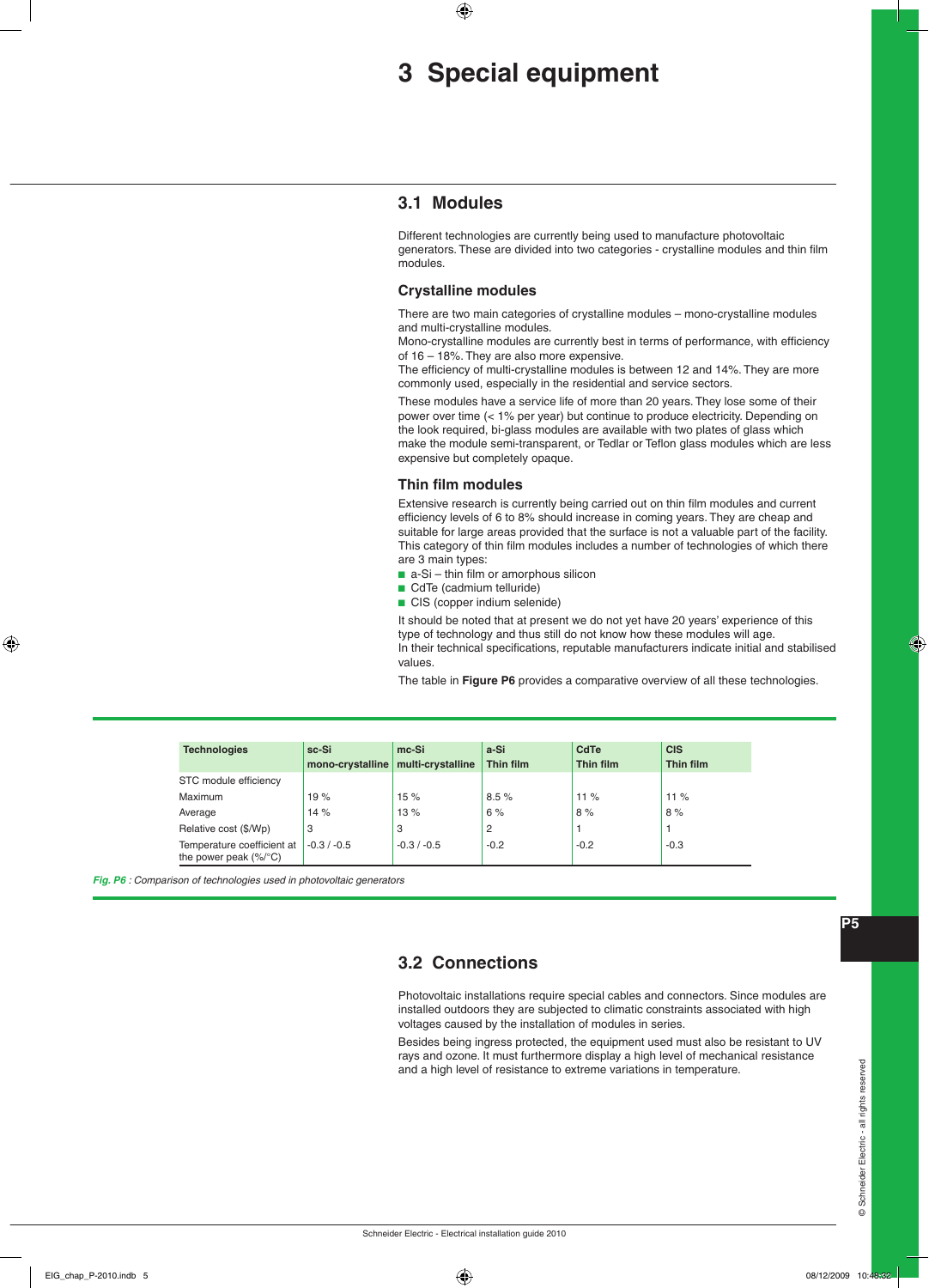Since it is dangerous to handle the cables connecting the modules, they must either first be disconnected or a DC isolator must be activated on the direct current circuit.



**Fig. P7a** : GT 500E inverter specifically designed for photovoltaic power supply (source Xantrex – Schneider Electric Group)

⊕

The voltage drop between the PV array and the inverter must be calculated and this must not exceed 3% for nominal current (UTE recommendation: 1%).

The DC cables used should be double-insulated single wire cables and since these are not standardised, cables indicated by the manufacturer as being specifically for PV should be used.

### **Connectors**

In general, photovoltaic modules are supplied with two cables equipped with one male and one female connector. Using these cables, it is possible to connect two modules installed side by side, thus creating a series without any difficulties. The male connector connects to the female connector of the following module and so on until the required level of direct current is attained.

These special connectors including the Multi-Contact MC3 or MC4 with locking systems offer protection if touched while they are disconnected. This protection is necessary since as soon as a photovoltaic module is exposed to irradiation, it supplies voltage. If the cables connecting the modules are handled (to alter or extend them) they must either first be disconnected or the DC isolator for the DC circuit must be activated at the input to the connection box.

It is also possible to use different connectors available on the market. These should be chosen carefully for their quality, contact and male-female mating to avoid any poor contact which may lead to overheating and destruction.

### **3.3 Inverters**

These devices which convert direct current into alternating current are special inverters for photovoltaic power supply (see **Fig. P7a**). Various different types of photovoltaic inverters or "PV inverters" are available. They fulfil three main functions: **n** Inverter function: Converts direct current into alternating current in the form required (sinusoidal, square, etc.)

**EXT** MPPT function: Calculates the operating point on the photovoltaic surface or array which produces the most power in terms of voltage and current - also known as the Maximum Power Point Tracker (see **Fig. P7b**).

Automatic disconnection from the network function: Automatically commands the inverter to switch off and the system to disconnect from the network in the absence



**Fig. P7b** : Operating point of a photovoltaic array which produces the most power, also known as the Maximum Power Point Tracker

**P**

⊕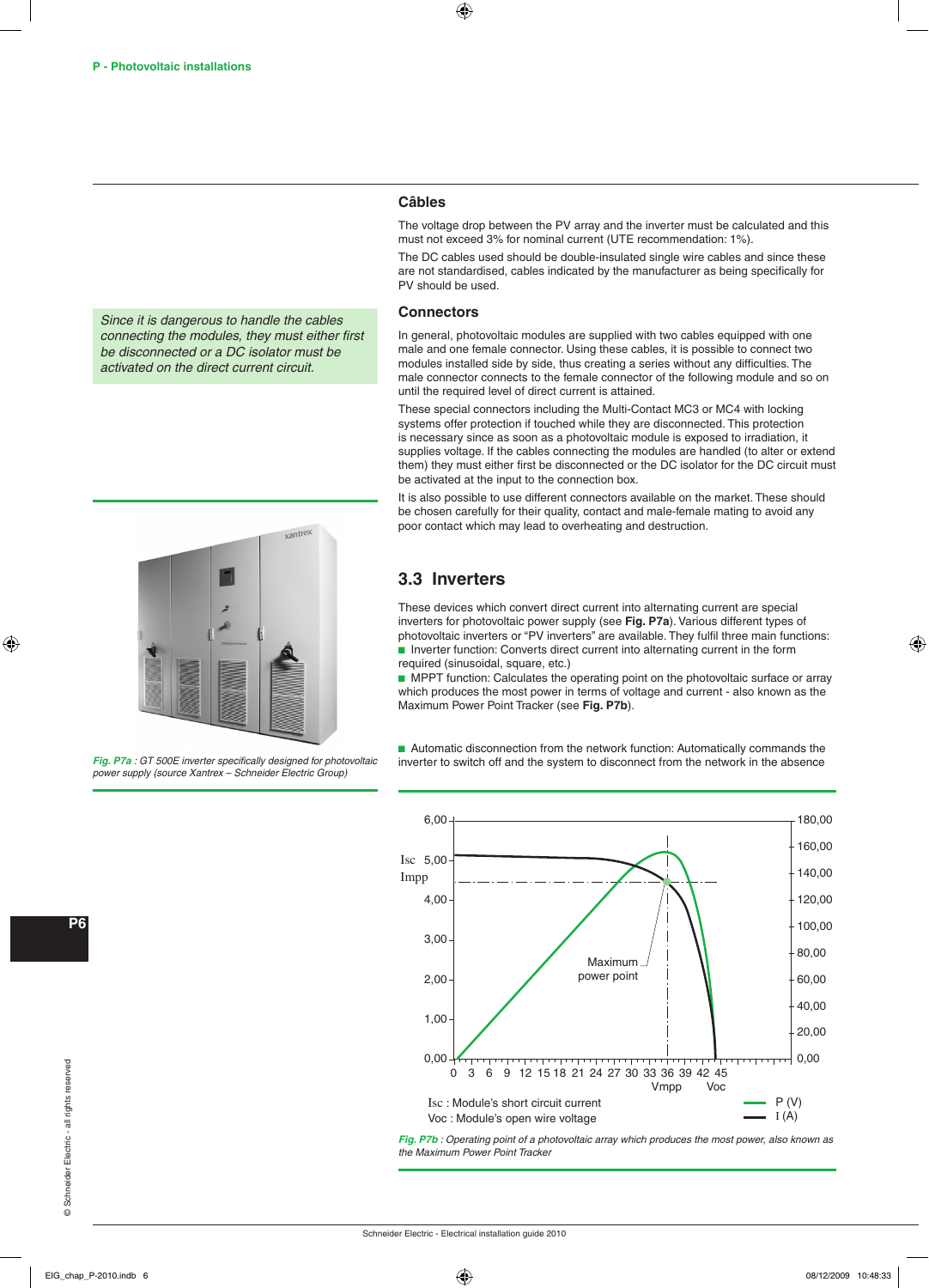# **3 Special equipment**

of voltage on the electrical network. This protects the inverter and any maintenance staff who may be working on the network.

Therefore, in the event of a network failure, the inverter no longer supplies energy to the network and energy produced by the photovoltaic modules is wasted. "Grid interactive" systems are nevertheless available which function in back-up mode. Batteries need to be installed for these systems as well as an additional control panel to ensure that the network is disconnected before supplying their own energy.

Different models

 $\bigoplus$ 

Some "multi-MPPT" inverters have a double (or triple, quadruple, etc.) MPPT function. This function enables PV supply to be optimised when the array includes strings facing in different directions. There is however a risk of total loss of supply if one inverter is faulty.

Nevertheless, it is possible to install one less powerful inverter per string, which is a more expensive solution but increases the overall reliability of the system.

"Multi-string inverters" are also available. These inverters are not necessarily multi-MPPT as described above. The name simply indicates that several strings can be connected to the inverter and that they are paralleled inside the inverter.

### **European efficiency**

In order to compare the various appliances, a level of efficiency has been determined based on different operating points, simulating the average daily performance of an inverter. This "European efficiency" is calculated using the following formula: 0.03 x (η 5%) + 0.06 x (η 10%) + 0.13 x (η 20%) + 0.1 x (η 30%) + 0.48 x (η 50%) + 0.2 x (η 100%)

### **IP and operating temperature**

Ingress protection and temperature parameters are important when choosing an inverter.

Almost all manufacturers of inverters offer IP65 inverters which can be installed outdoors. However, this does not mean that they should be installed in full sunlight as most inverters operate in degraded mode in temperatures over 40°C (50°C for Xantrex inverters manufactured by Schneider Electric) and thus output power is reduced.

Installing inverters outdoors in full sunlight also incurs the risk of premature aging of some of the inverter's components such as the chemical condensers. This considerably reduces the inverter's service life from 10 years to as few as 5 years!

## **3.4 Battery chargers**

In remote locations, batteries need to be charged to supply energy after sunset. There are two types of chargers:

■ Current chargers – the voltage of the PV array must be the same as the charge voltage of the battery and is regulated in terms of current.

 $\blacksquare$  MPPT chargers – these chargers operate at the maximum power point. They manage the charge of the battery, limit the current and voltage, and control floating. This type of charger is more expensive than the type mentioned above but allows an optimal number of PV modules to be installed and reduces the overall cost of the installation.

**P**

◈

We strongly advise against installing an inverter in a place exposed to the sun as this will considerably reduce its service life.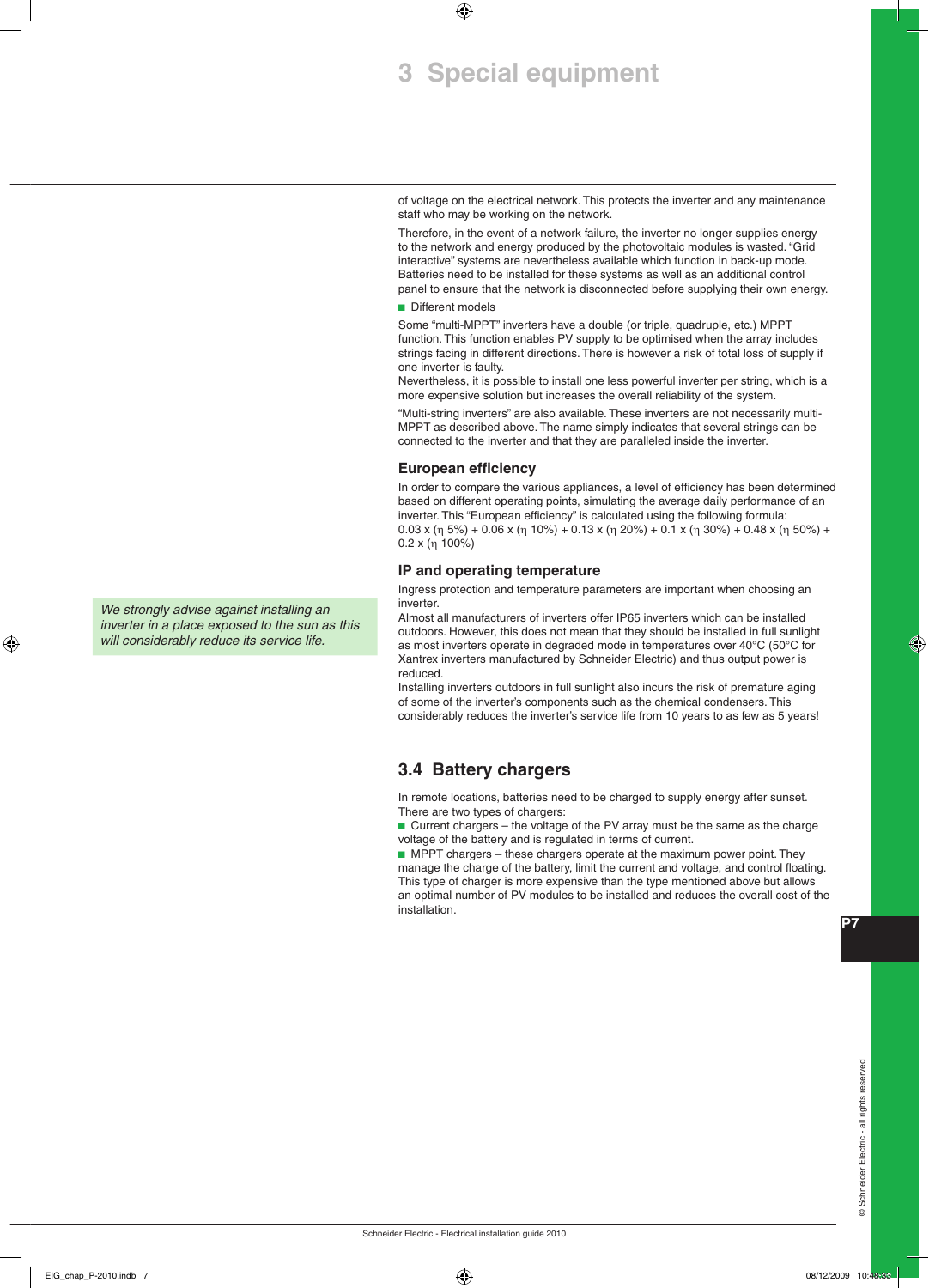#### **P - Photovoltaic installations**

## **4 Installation requirements**

## **4.1 Off grid installation**

⊕

Historically, these were the first places in which photovoltaic systems were used, supplying telecommunication relay stations or remote settlements which were difficult to access and could not be connected to the network.

They remain one of the only means of supplying electricity to 2 billion people who currently do not have access to it.

In order to size these installations correctly, it is first necessary to identify the load curve required and the number of days where the installation will not be exposed to sunlight in order to identify how much energy needs to be stored in the batteries. This information is used to determine the size and type of batteries required. Then, the surface area of the photovoltaic sensors must be calculated to ensure that the batteries can be recharged in the worst case scenario (shortest day of the year).

#### **Specific issues**

This method entails over-sizing the system to ensure continuity once or twice a year. As a result, this type of installation is very expensive!

It should be noted that according to the EPIA (European Photovoltaic Industry Association) this type of installation will account for 20% of the photovoltaic market in 2012 and 40% in 2030.

### **Storage**

Storage is crucial to this type of installation. Several types of batteries are available:

**Lead batteries** 

These batteries operate in cycles (charge/discharge). Open batteries are recommended to prevent inflating which may occur due to excessively rapid charging and large emissions of hydrogen.

Their purchase price is certainly their main advantage although they have short service lives. This is influenced by the depth of discharging but they last no more than 2 or 3 years at a discharging rate of 50% and above. Furthermore, deep discharging may "kill" the battery. Therefore, when operating such equipment at a remote site, the batteries should be changed on a regular basis to maintain their charging performance.

Ni-Cd or Nickel Cadmium batteries

These batteries have the advantage of being much less sensitive to extreme temperature conditions and deep charging or discharging. They have a much longer service life (5 to 8 years) but are more expensive to purchase. However, the cost of the Wh stored over the service life of the installation is lower than that of lead batteries.

 $\blacksquare$  Li-ion batteries

These are the batteries of the future for these types of operations. They are insensitive to deep discharging and have a service life of up to 20 years. At present, they are prohibitively expensive but prices are set to fall by 2012 with the start of mass production. They will therefore become the most economic variety for this type of usage.

## **4.2 Connected to the public network**

Owners of power generation systems connected to the network have 2 options:

 $\blacksquare$  Sell all the power they produce (option known as "total sale"). For this option, a separate connection must be established to the network, apart from the connection for consumption. This also requires an administrative declaration.

**B** Use the power they produce locally as required and only sell the excess (option known as "sale of excess") which has two benefits:

 $\square$  The difference in the rates payable by the producer (purchase) and the consumer (sale)

 $\Box$  It is not necessary to establish a new connection which may be expensive and requires an administrative declaration.

Since different rates are charged, a profitability analysis should be carried out to choose the best option.

⊕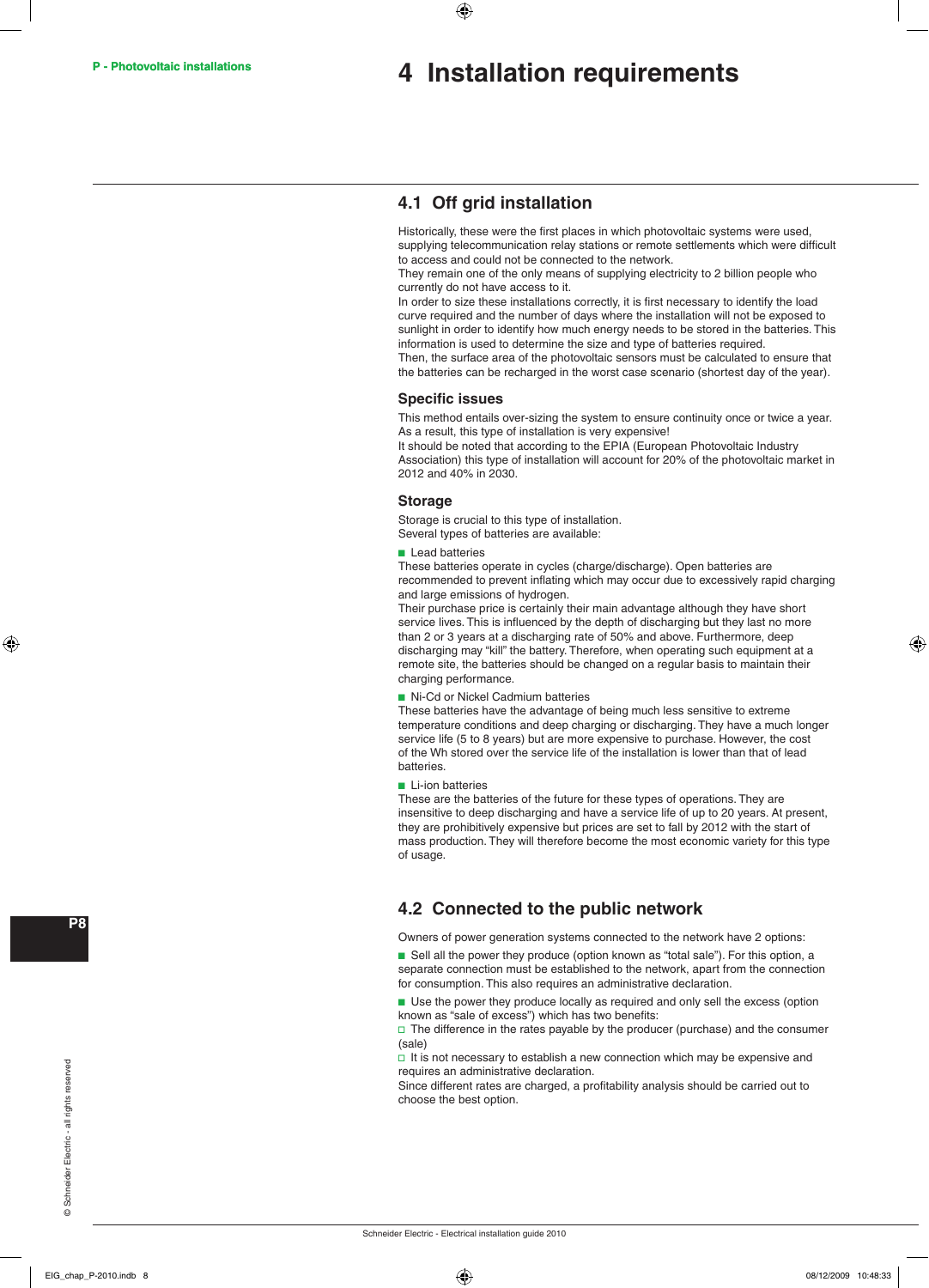# **4 Installation requirements**

 $\bigoplus$ 

### **Installations connected to the network – 3 important points**

The following points are important to note with regard to installations connected to the network:

 $\blacksquare$  In contrast to independent installations, no correlation is required between consumption for the building and output.

For the "total sale" option, the two elements are completely independent.

For the "sale of excess" option, the network will compensate when production does not cover consumption.

 $\blacksquare$  The network must be present in order to supply and sell energy. Furthermore, energy distributors require automatic disconnection systems to be in place in case of incidents on the network. When activated, these stop supply and therefore sales. Reconnection occurs automatically when the network returns to its nominal operating conditions.

As a general rule, no provision is made for local storage using batteries or other means. This is true for mainland France where there is a high quality network with the capacity to absorb all the energy produced.

However, the system does have one fault. If the network fails, owners of installations who are also generally consumers are left with a power generation facility which they cannot use (see previous point). In countries or towns with frequent network incidents, systems are being developed which include batteries. Xantrex, a subsidiary of Schneider Electric, is the leading provider of these systems worldwide.

## **4.3 Safety devices**

### **Protecting people and property against electrical hazards**

 $\blacksquare$  In terms of direct current, a DC isolator is compulsory as, even though a connector can be disconnected when live, an electric arc may occur and damage the connectors if photovoltaic modules are exposed to light. There are currently two methods for installing these DC isolators. They can either be integrated into the PV inverter or placed in an external enclosure.

If more than three strings need to be paralleled for the same inverter input when installing a PV array, the statutory safety devices are much more complex. Indeed, current reversal may occur in a string which would be destroyed under the combined power of all the other strings.

Schneider Electric also supplies paralleling enclosures for strings as well as protection units which include a general load break switch enabling work to be carried out safely upstream of this unit even in daylight.

In terms of alternating current, a more standard range of safety devices is available. The cable between the inverter and the network must be protected since any fault in this connection would be exposed to the short circuit power of the network. A safety device protecting against short circuits should therefore be positioned close to the network connection, and the inverter should disconnect automatically in the absence of voltage in the authorised range. Schneider Electric supplies enclosures including upstream and downstream safety devices.

### **Protecting PV installations against the effects of lightning**

Overvoltage may occur in electrical installations for various reasons. This may be caused by:

- The distribution network as a result of lightning or any work carried out
- **E** Lightning bolts (nearby/on buildings and PV installations, or on lightning conductors)
- Variations in the electrical field due to lightning.

Like all outdoor structures, photovoltaic installations are exposed to the risk of lightning which varies from region to region.

#### **B** Equipotentiality

Equipotentiality is the first safeguard to put in place and entails connecting all conductive elements and metal conductive parts in the photovoltaic installation using an equipotential conductor.

The minimum section for this conductor is:

 $\Box$  4 mm<sup>2</sup> in the absence of a lightning conductor or if a lightning conductor is in place but not connected to the installation

 $\Box$  10 mm<sup>2</sup> if the installation is connected to the building's lightning conductor (this must be connected by a cable of 10 mm² if the lightning conductor is less than 2.5m from the installation)

**Lightning arresters** 

Schneider Electric - Electrical installation guide 2010

**P**

◈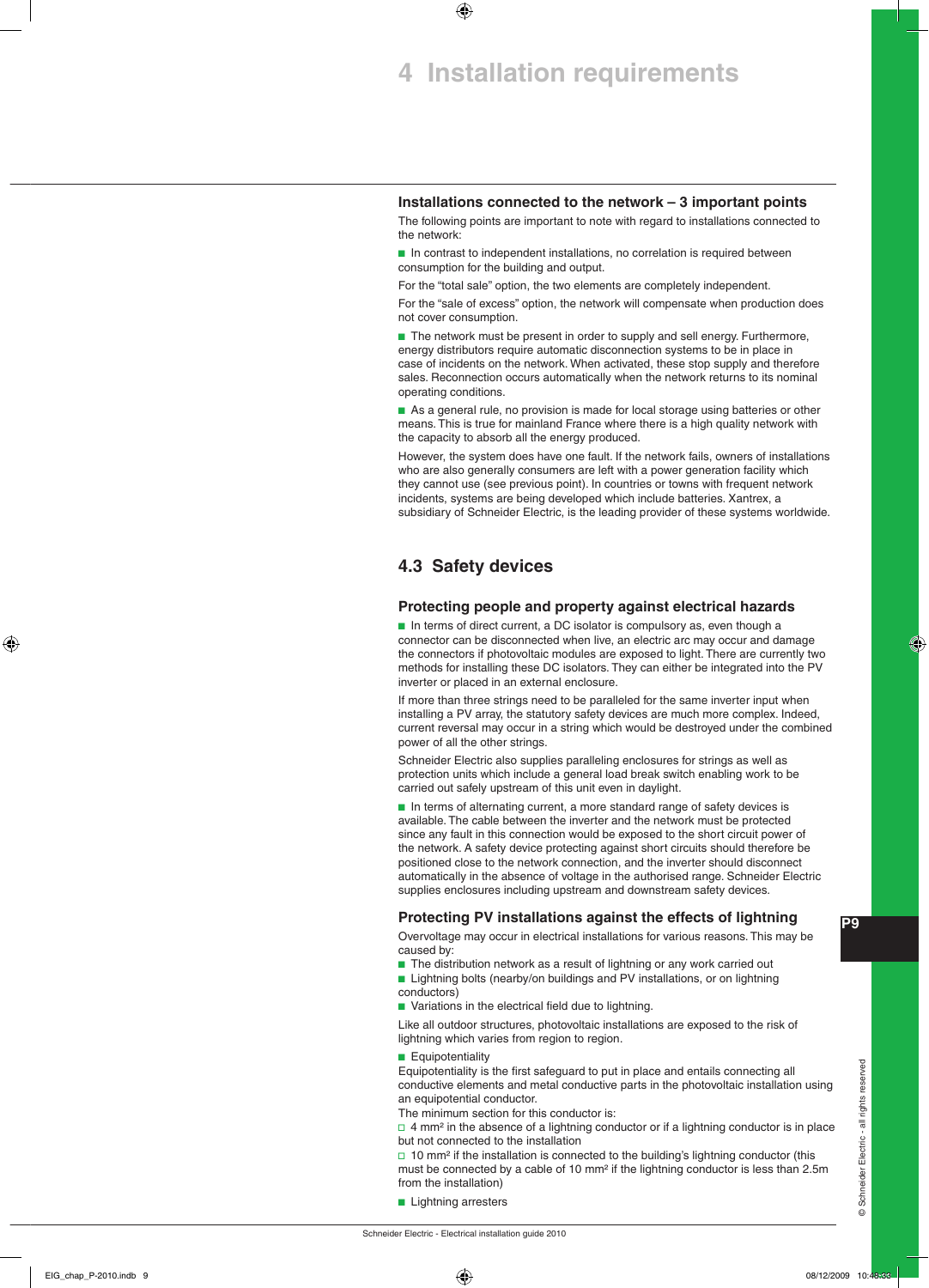$\bigoplus$ 

### The positions of lightning arresters are explained by **Figures P10** and **P11**.



If  $L \leq 30$  m: only lightning arrester **A** is required. If L > 30 m: Both lightning arresters **A** and **B** are required.

Fig. P10 : Positions of lightning arresters in the DC part stipulated in Guide UTE C 15-712



If L > 10 m: Both lightning arresters **A** and **B** are required.

To increase the effectiveness of the lightning arresters: L1 + L2 + L3 < 50 cm

Fig. P11 : Positions of lightning arresters in the AC part stipulated in Guide UTE C 15-712

**P10**

 $\bigoplus$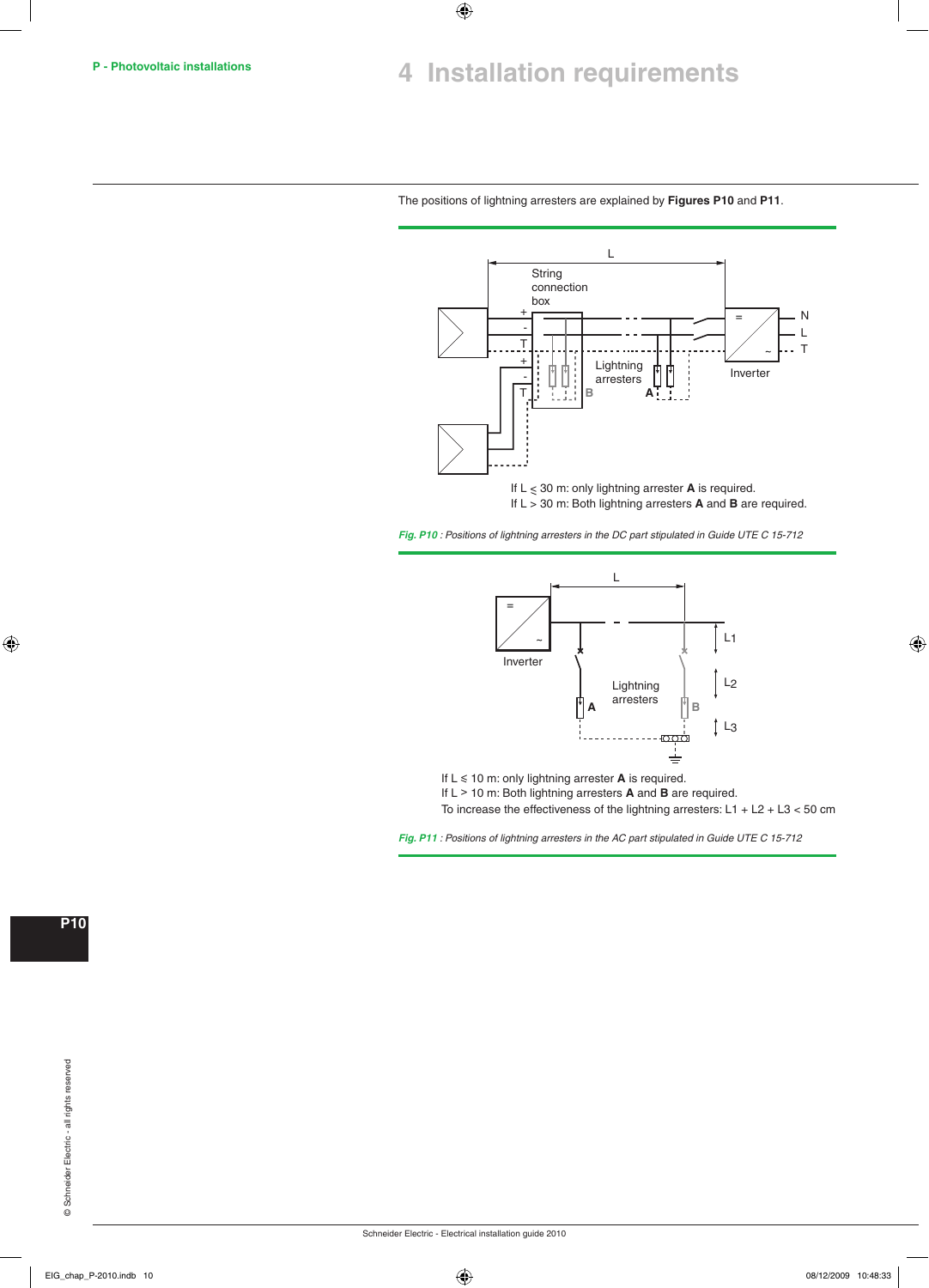## **P - Photovoltaic installations 5 Installation**

 $\bigoplus$ 

### **5.1 Installation precautions**

A PV array is made up of a number of modules in series or parallel, corresponding to the input characteristics of the inverter. However, since these modules are interconnected, the array is very sensitive to shade or differences in terms of the direction faced.

By following a few simple cabling rules, supply can be optimised and any operating problems may be avoided.

### **Position of the panels**

If, when installing a PV array on a roof, panels need to face in different directions, it is essential to assemble at least one string per direction and ensure each string is facing in just one direction to ensure optimised supply. Each string must be connected to a specific inverter (or to inputs of a multi-MPPT inverter - see Section 3). If this instruction is not observed, the array will not be damaged but supply will be reduced, thus increasing the time needed for a return on investment.

#### **Shade**

Besides the risk of destruction of shaded modules within a PV array due to the "hot spot phenomenon" as described in Paragraph 2.2 for which manufacturers have devised solutions, research conducted by the Institut National des Energies Solaires (INES – France's national institute for solar energy) suggests that shading of 10% of the surface area of a string may cause more than a 30% reduction in output! It is therefore important to eliminate direct shading. However, in many cases this is difficult (trees, chimney, neighbouring wall, pylon, etc.).

- If a PV array includes several strings:
- $\blacksquare$  If possible, shaded modules should be included in a single string

**D** Otherwise, a technology should be chosen which responds better to diffuse light than direct light

### **Eliminating loops**

When connecting components, the first precaution to take is to avoid loops in the cabling within strings.

Even though direct lightning strikes on arrays are relatively rare, currents induced by lightning are much more common and these currents are particularly destructive where there are large areas of looping. **Figure P13** shows how to improve an array including a large loop.





**P11**

⊕

**Fig. P13** : Avoiding loops when cabling strings

 $EIG_{\text{1}}$  Chap\_P-2010.indb 11 08/12/2009 10:48:33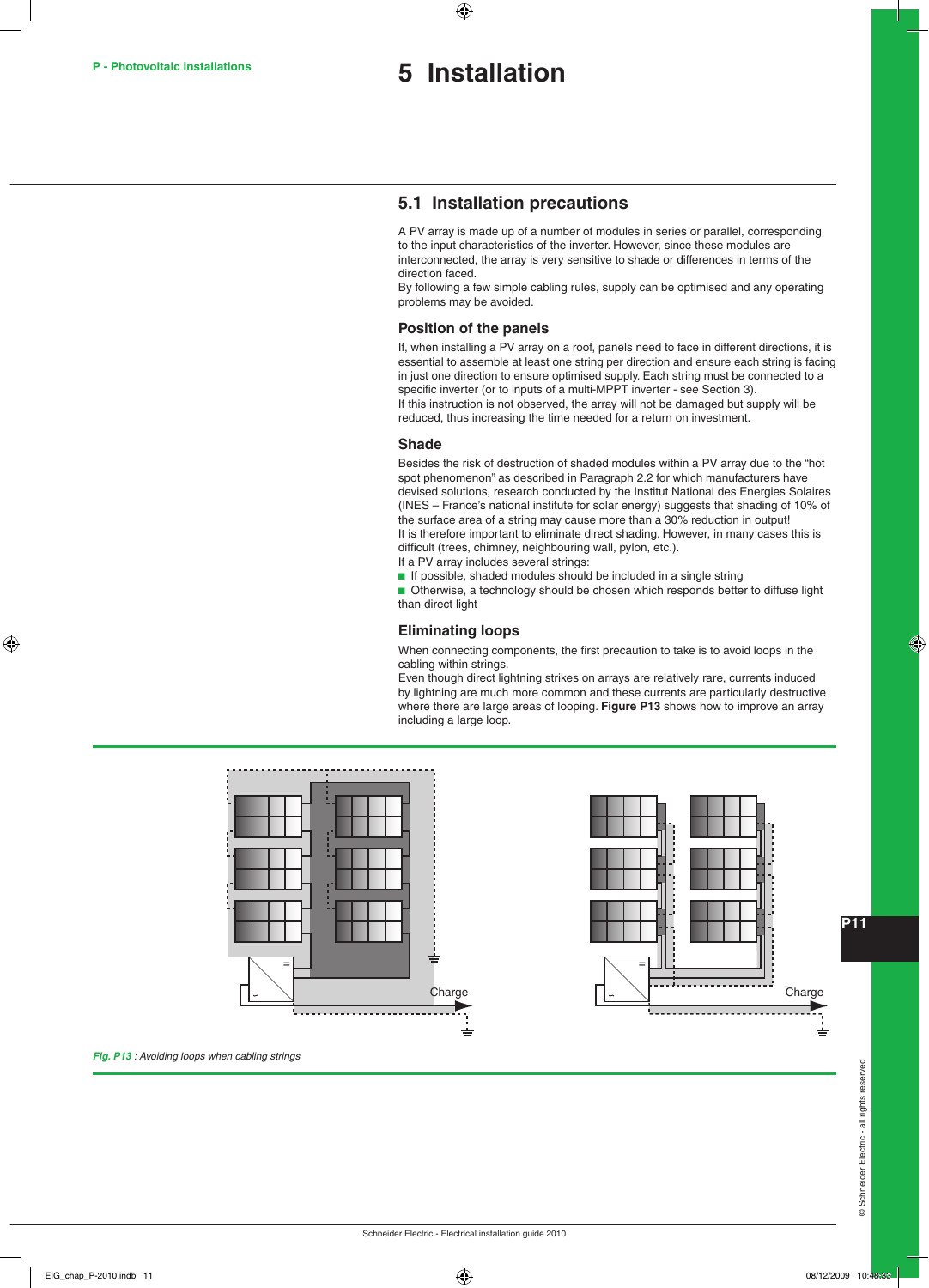## **5.2 Architectures for installations connected to the network**

### **General Rules**

 $\bigoplus$ 

Where photovoltaic installations are connected to the network and energy is sold, it is necessary to optimise efficiency and reduce installation costs. With this in mind, a relatively high DC operating voltage of between 200 and 500 V is often used for residential applications, with up to 1000 V being used for applications requiring a higher level of power.

All the modules in a PV array should be identical (same brand and same type) and selected to supply the same level of power. For example, in the PW1700 range, they should all be 180 W, even though there are three power levels (170 W, 180 W and 190 W) in this range manufactured by Photowatt.

In practice, the protection units (DC and AC units) should be positioned close to the inverters for ease of maintenance.

### **PV array with a single string of modules**

This is the simplest configuration (see **Fig. P14**). It is used for small PV arrays with peak power of up to 3 kWp depending on the modules deployed. In most cases, it is used for residential PV operations.



**Fig. P14** : Diagram showing a single-string photovoltaic array

Modules are connected in series, supplying direct current of between 200 and 500 VDC in this instance. Optimal efficiency is obtained from the inverter within this voltage range.

A single DC line is fed through to the inverter. The PV array can be isolated from the inverter by means of a load break switch near the inverter.

### **PV array with several module strings in parallel**

This configuration (see **Fig. P15**), mainly deployed on buildings or in small PV power plants on the ground, is used for PV installations of up to thirty strings in parallel with power output of some 100 kWp. This limit is imposed for technological and financial reasons. If exceeded, the required width of the main DC cable would be impractical. Direct current can be determined based on the number of modules in series per string and in this instance is between 300 and 600 VDC. By paralleling identical strings, the power required for the installation can be attained. The strings are paralleled in a PV array box. This box includes the safety devices required for paralleling the strings and appliances used to measure the strings' current. A single DC cable connects these boxes to the inverter. The PV array can be isolated from the inverter by means a load break switch near the inverter.



**Fig. P15** : Diagram showing a multi-string photovoltaic array with one inverter

⊕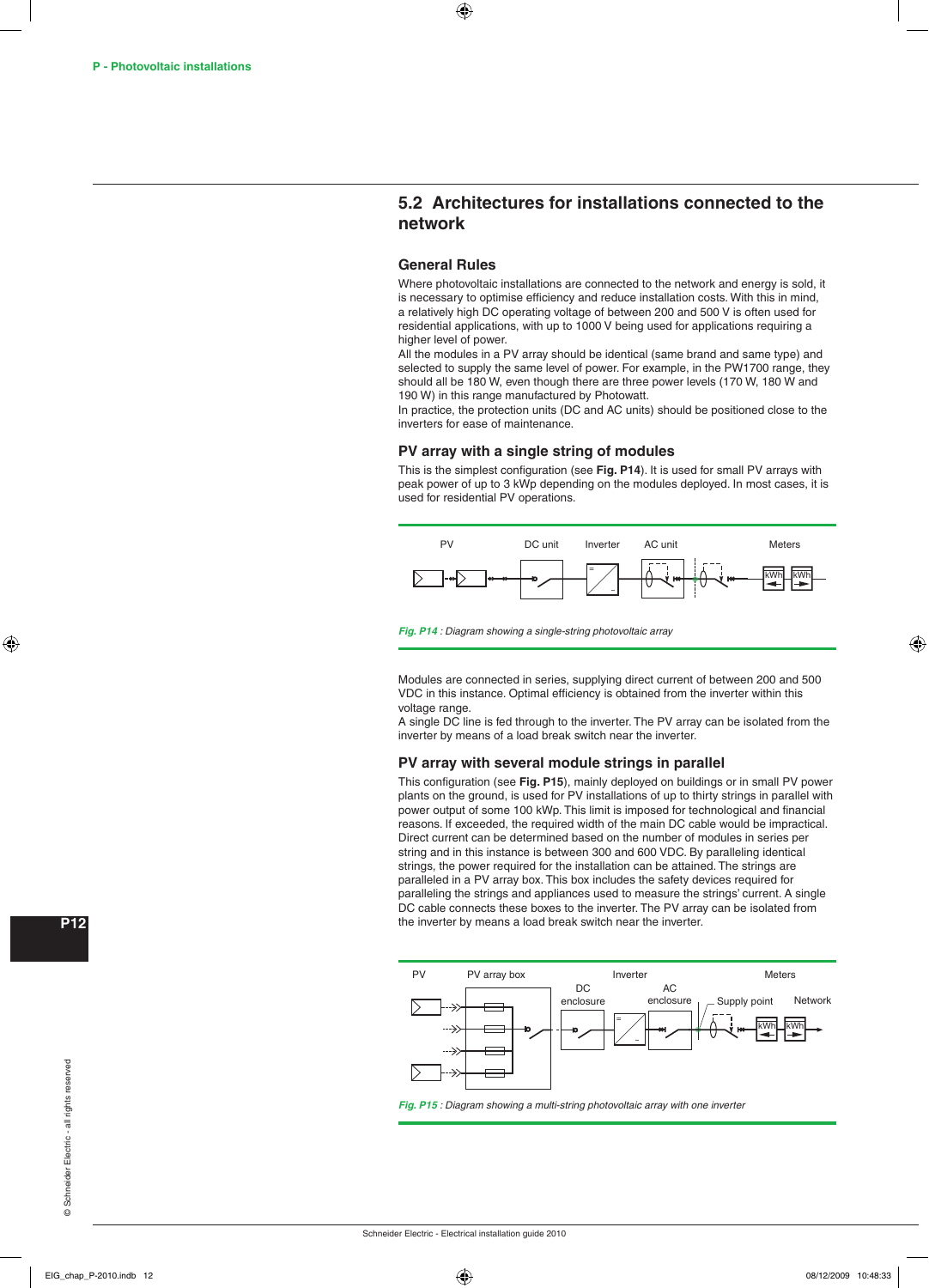## **5 Installation**

 $\bigoplus$ 

As a variation on this diagram, several single-phase inverters can be installed in a three-phase arrangement (see **Fig. P16**).



**Fig. P16** : Diagram showing a multi-string photovoltaic array with several single-phase inverters connected in a three-phase arrangement

### **PV array with several strings divided into several groups**

When power levels exceed 50 or 100 kW, photovoltaic arrays are split into subgroups (see **Fig. P17**) to make it easier to connect the various components. Strings are paralleled on two levels.

**B** Strings in each subgroup are paralleled in subgroup PV array boxes. These boxes are fitted with safety devices, the necessary measuring equipment and monitoring devices.

 $\blacksquare$  The outputs of these boxes are paralleled in a PV array box near the inverter. This box is also fitted with the required safety devices as well as the measuring and monitoring equipment necessary for paralleling the subgroups.

The array can be isolated from the inverter using a load block switch which may or may not be fitted in the PV array box. The array's direct current is approximately 1000 VDC.



⊕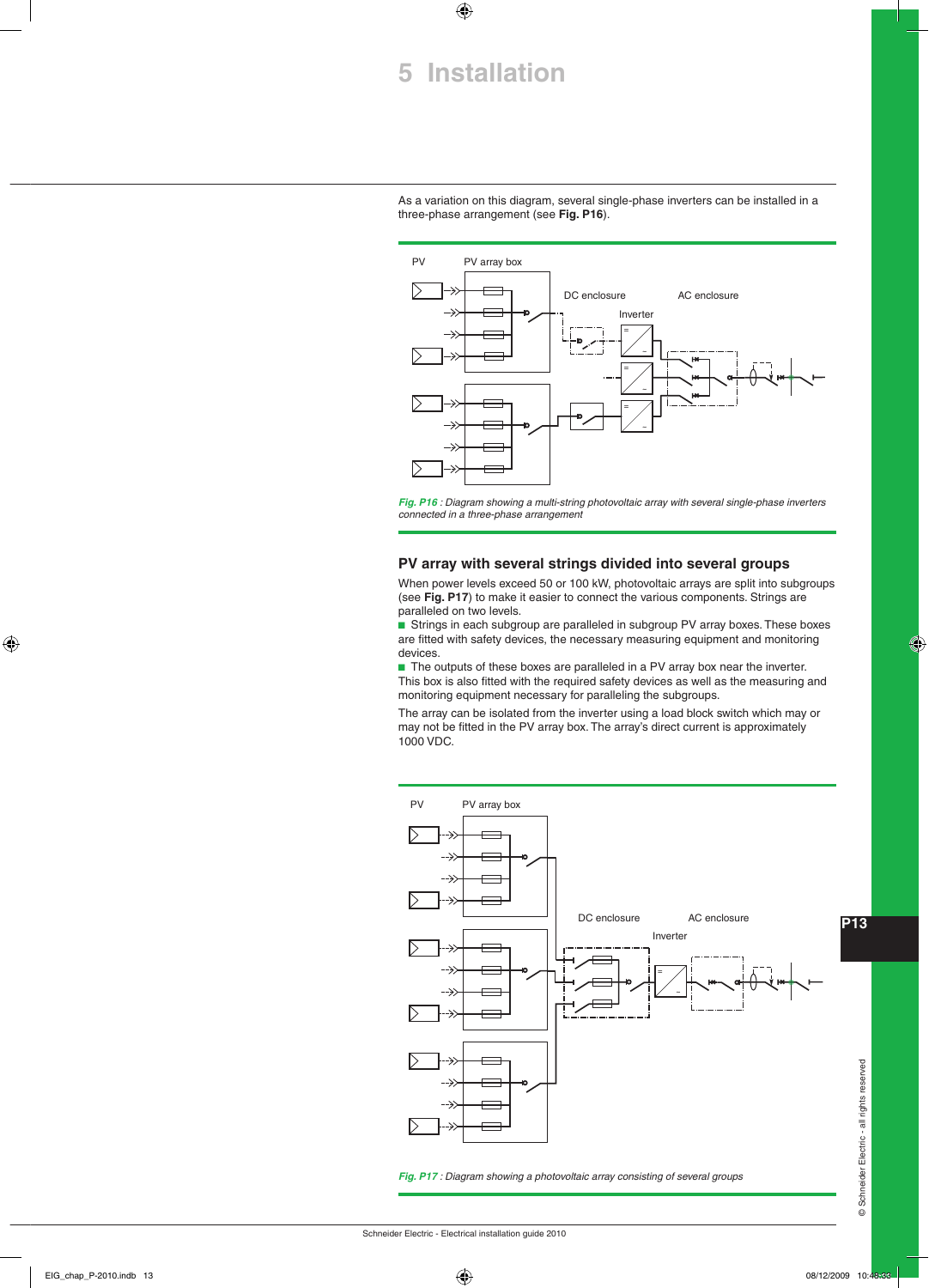## **5.3 Sizing**

### **Calculating a photovoltaic array**

It is absolutely essential to take account of location (geographic location, latitude, altitude, shade, etc.) and installation factors (direction faced, angle, etc.).

Firstly, the approximate power output may be calculated based on the available surface area:

 $10 \text{ m}^2 = 1 \text{ kWh}$ 

7140 m<sup>2</sup> (=football ground) = 700 kWp

The PV array should always be arranged around the inverter. The calculations involved should compare the characteristics of the modules and those of the inverter with a view to identifying the optimal configuration.

#### String composition:

NB: Number of modules x Voc (at t° min) < inverter Vmax

The no load voltage of the string (Voc x number of modules in series) at the minimum temperature of the installation location must be lower than the inverter's maximum input voltage.

=> This must be strictly observed. Otherwise the inverter may be destroyed. Apart from the aforementioned rule for preventing destruction of the inverter Number of modules x Voc (at t° min) < inverter Vmax – two other limits must be observed:

□ Number of modules x Vmpp (at  $t^{\circ}$  max) > inverter Vmin

The operating voltage (Vm x number of modules in series at all temperatures at the installation location) should fall within the inverter's MPPT voltage range. Otherwise, the inverter will stall and energy supply will cease.

 $\Box$  Isc strings < inverter I max

The total Isc current for strings in parallel must be lower than the maximum input current for the inverter. Otherwise, the inverter limits the supply of energy delivered to the network.

### **Inverter specifications**

**n** In Europe, the power level of the inverter must be between 0.8 and 1 times the power of the array:

0.8 < Pinverter / Parray < 1

 $\Box$  Below this (under 0.8 Parray), the inverter limits power significantly. The energy sold to the network will thus be inferior to that which the panels are capable of supplying and therefore it will take longer to secure a return on investment.  $\Box$  Above this (over Parray), the inverter is too large for the power level of the array.

Again, it will take longer to secure a return on investment.

**B** Single-phase or three-phase

A decision should be made over these two options in consultation with the local energy distributor based on the devices available in manufacturers' product ranges, often within the following limits:

 $\Box$  Inverter Pn < 10 kW => single phase inverter

 $\Box$  10 kW < Pn < 100 kW => either three-phase inverter(s) or single-phase inverters split between the three phases and neutral. The management of unbalances between phases needs to be checked in this instance.  $\Box$  Pn > 100 kW => three-phase inverter(s)

 $\blacksquare$  Configuration software

Manufacturers of inverters help design offices and installers to size strings for residential and service sector installations based on the equipment available by supplying sizing software.

## **5.4 Installation type**

The installation type is a factor which should not be neglected since, in countries including France, the purchase price for power supplied is dependent on this. Along with shading, it should be taken into account when choosing a module. There are three installation types – building integrated, partially integrated and ground-based:

**Building Integrated PhotoVoltaic (BIPV)** 

This installation type fulfils a dual role (energy supply and roof waterproofing, shading, etc.).

**P14**

⊕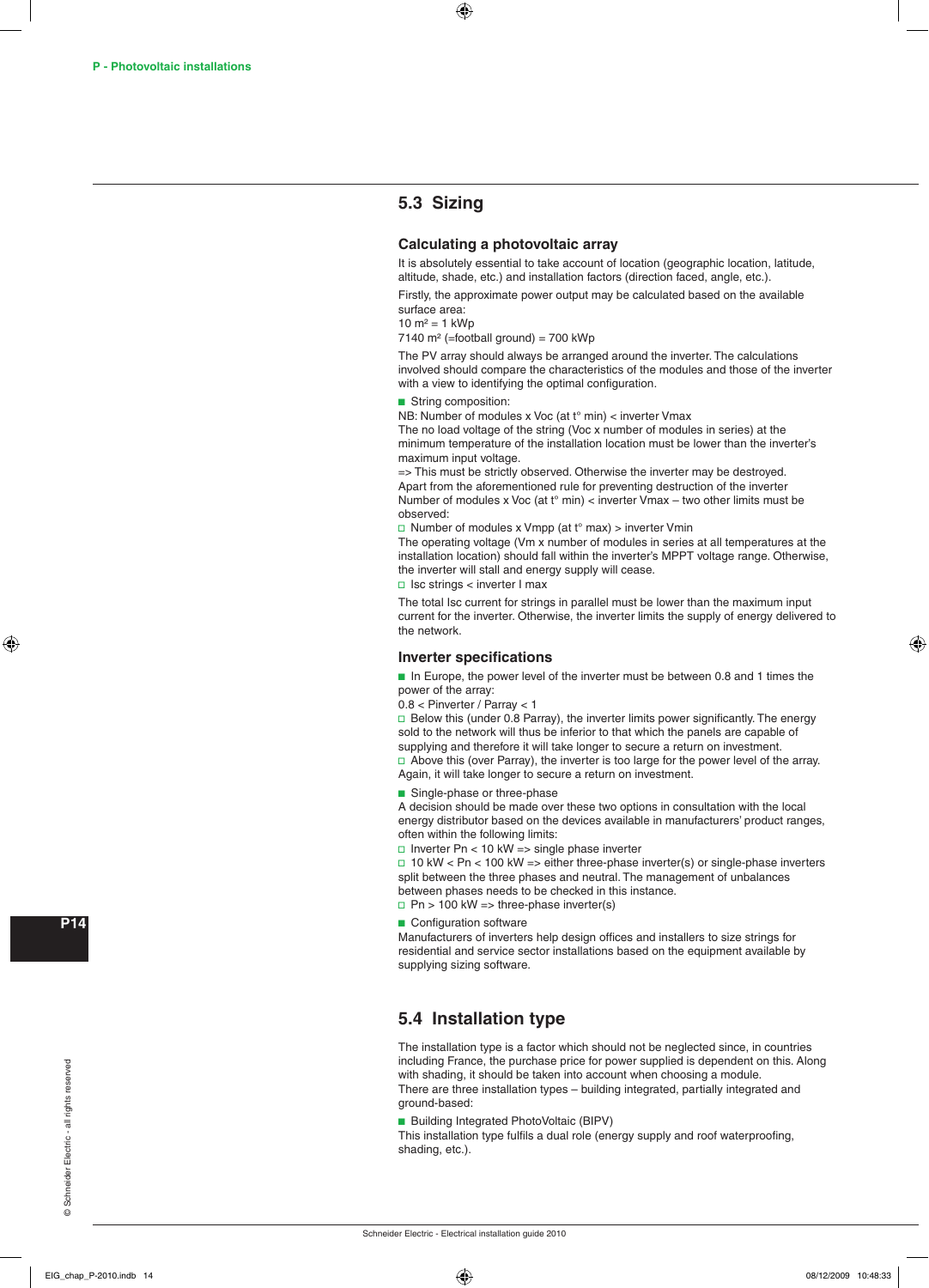# **5 Installation**

 $\bigoplus$ 

### $\blacksquare$  Partially integrated

This is the simplest assembly to install and, most importantly, does not alter the water resistance of a roof. However, its major drawback is that, in France, operators cannot charge the highest rate for it. This installation type is most commonly used in Germany and Switzerland.

**Ground-based** 

This installation type is used for power supply plants covering large areas (photovoltaic farms). Again, in France it is not eligible for the highest purchase price.

♦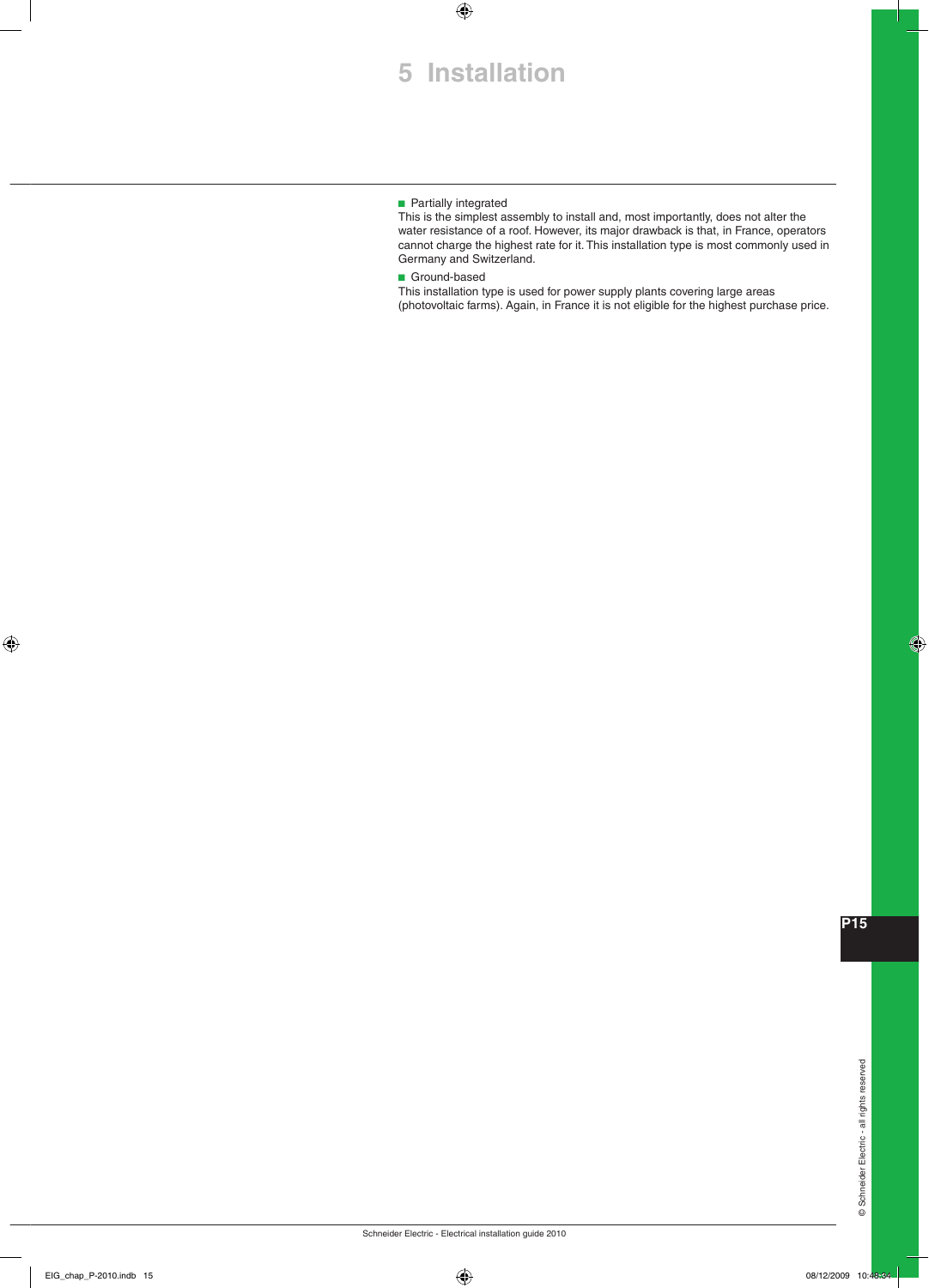## **6 Monitoring**

 $\bigoplus$ 

Since the profitability of photovoltaic installations depends mainly on them being operational, it is essential to ensure that they are permanently functional. The best way of ensuring this is to acquire a monitoring system for the installation. This system should notify all faults immediately and be capable of detecting drifts in output.

## **6.1 Types of monitoring**

Several types of monitoring are available for installations:

Systems which communicate with the inverters and are able to monitor all electrical values relating to output from the installation as well as the condition of the inverters

Systems without communication protocols for the inverters but fitted with measurement inputs capable of monitoring photovoltaic output

 $\blacksquare$  Hybrid systems supplementing information from the inverters with measurements which are external to the installation such as solar radiation and temperature. Information on the modules at the output of the inverters can only be correlated across the installation as a whole by systems capable of measuring solar radiation. Indeed, since output forecasts generally rely on meteorological statistics, it is quite difficult to interpret output data without correlating them to actual solar radiation. An abnormally low level of output may be caused by:

 $\Box$  A low level of solar radiation over a certain period of time (and which is abnormal based on meteorological statistics)

 $\Box$  A problem with the modules (clogging, shade, connection fault, etc.)

 $\Box$  A functional problem with the inverter

It is only possible to identify these faults by equipping the installation with solar radiation and temperature sensors and comparing the output capacity with actual output.

Depending on the size of the installation, individual monitoring or monitoring by group of photovoltaic module strings may be possible in order to detect abnormal variations in output between strings.

## **6.2 Monitoring systems**

These systems may be autonomous or include remote monitoring.

**B** Autonomous systems (see Fig. P18)

Once data is collected locally, the system sends alerts directly to the maintenance operators as soon as they are generated.



**Fig. P18** : Example of an autonomous monitoring system

### **b** With remote monitoring (see Fig. P19)

Once the data is collected locally, the system sends output data and alerts as soon as they are generated to a remote monitoring system capable of managing stand-by periods for maintenance work. This enables the installation to be monitored closely, which is essential for multi-site installations or where operators of photovoltaic installations are not necessarily the site occupants.

**P16**

⊕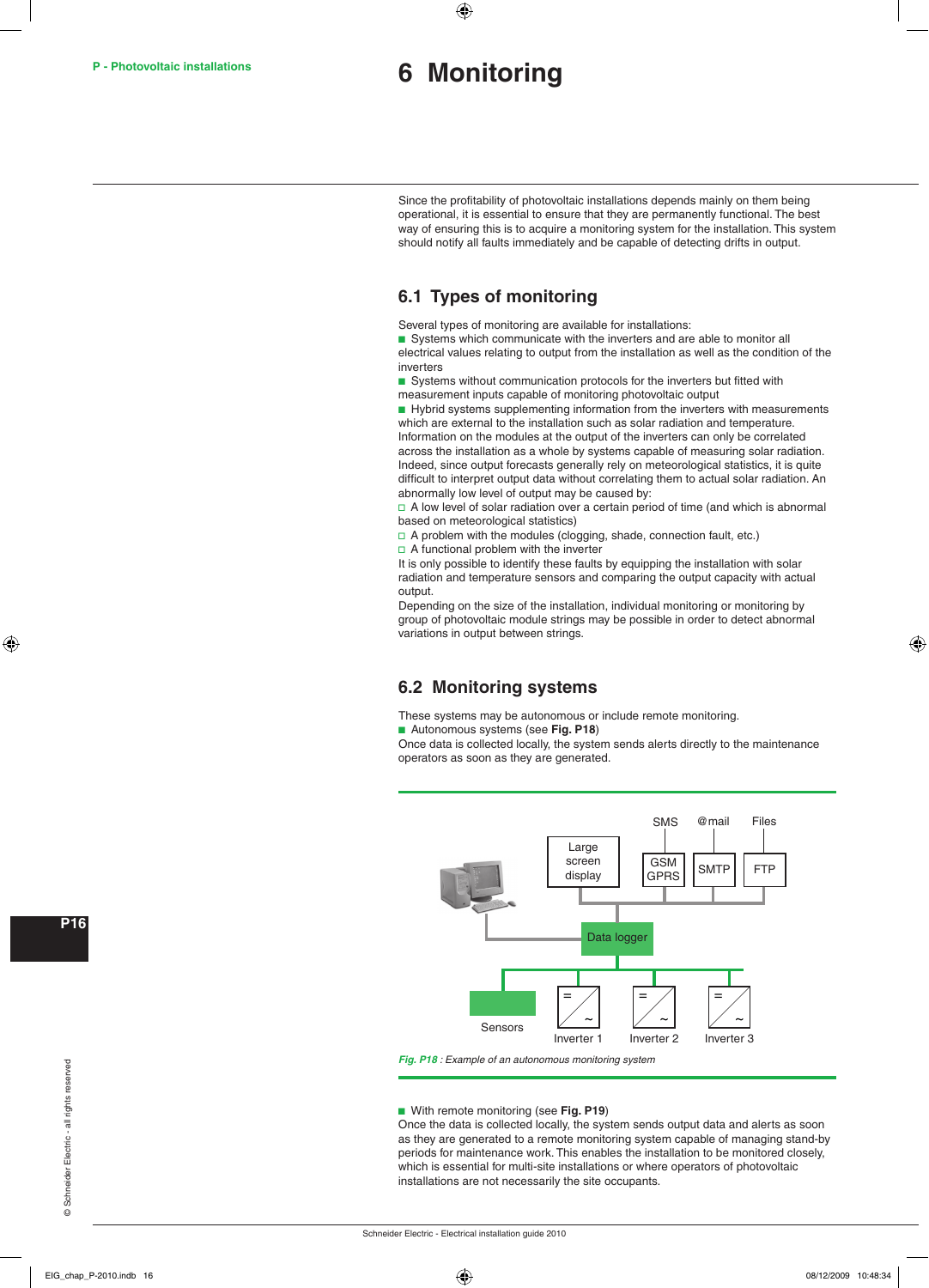# **6 Monitoring**

 $\bigoplus$ 



Servers:

 $\textcircled{\scriptsize{*}}$ 

- Data server for the radio link: using the GPRS (*General Packed Radio Service*) protocol – changes in the GSM standard

- E-mail server: using SMTP (*Single Mail Transport Protocol*)

- File server: using FTP (*File Transfer Protocol*)

**Fig. P19** : Example of a system for remote monitoring



**Fig. P20** : Pyranometer – Kipp & Zonen

## **6.3 Sensors**

Sensors provide data to the monitoring systems and include:

A sensor for measuring instantaneous luminous flux such as a pyranometer (heat flow sensor used to measure the quantity of solar energy in natural light (W/m²), see **Fig. P20**). This is the standard reference for the installation. It may be used to identify shifts over time and is recommended to all suppliers wishing to conduct comparative analyses and compile statistics for their installations.

 $\blacksquare$  A temperature sensor – this is an important factor for photovoltaic power supply (see Paragraph 2.1). This sensor either serves as an external probe or is attached to the back of a module.

 $\blacksquare$  A kilowatt hour meter

When selling power, only the kilowatt hour meter operated by the energy distributor purchasing the electricity may be used as a reference.

The other meters fitted within an installation (in the inverter or next to the official meter) are only indicators with their own specific levels of accuracy. Variations of more than 10% may occur between the values given by an installation's devices and that given by the official meter. However, these variations are not only due to different levels of accuracy. They are also caused by energy lost in the cables and safety devices downstream from the inverter.

It is therefore important to use cables of minimal length and clearly identify:

 $\square$  The location where the installation will be connected to the network

 $\Box$  The locations where the energy distributor's meters will be connected

## **6.4 Monitoring the installation**

Since modules are expensive and in some cases openly accessible, sites need to be monitored by security cameras.

NB – although this type of surveillance is authorised for private sites, filming of public highways is prohibited.

**P17**

⊕

© Schneider Electric - all rights reserved © Schneider Electric - all rights reserved